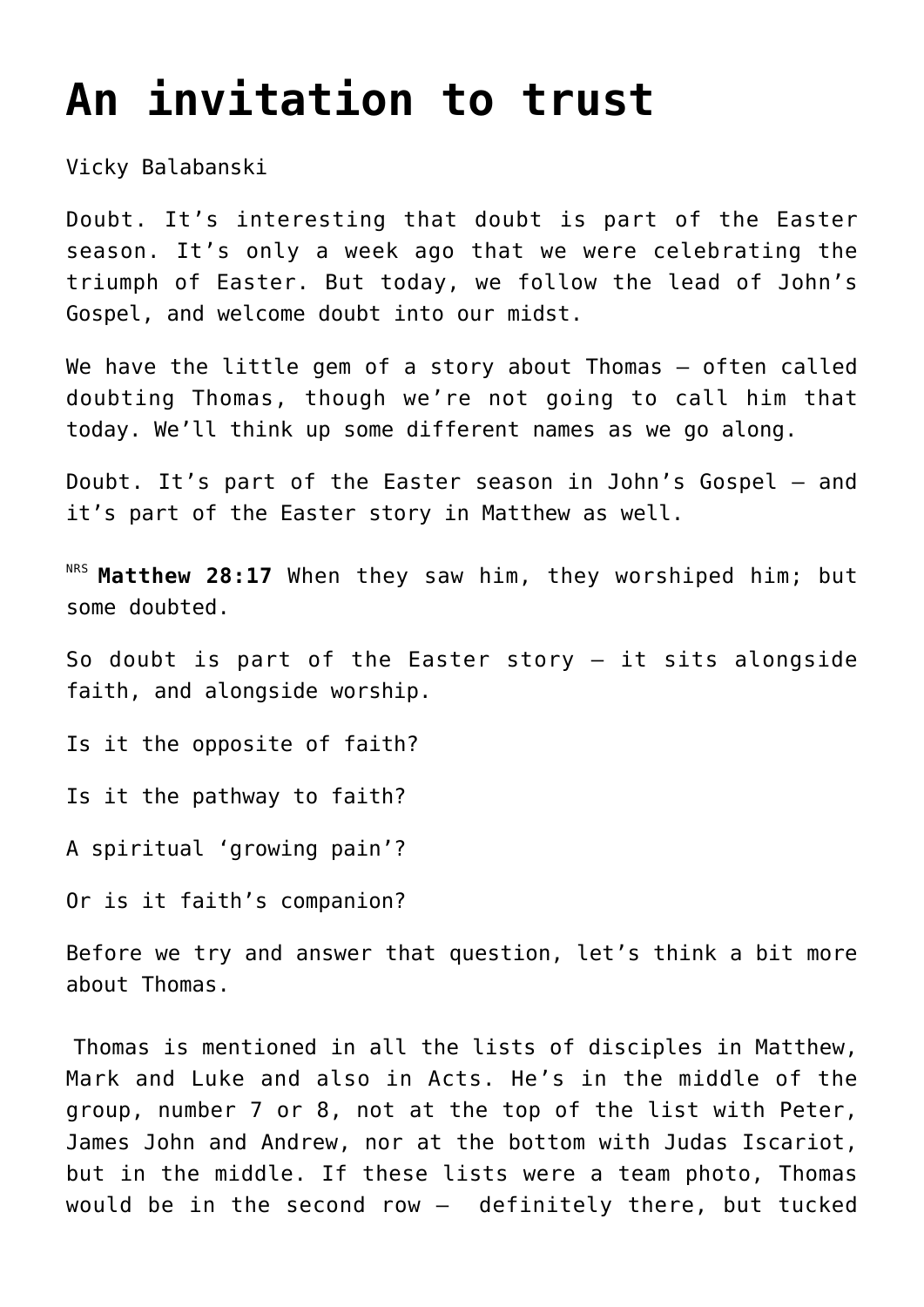away and a little bit blurry. (Matthew 10:3 Mark 3:18 Luke 6:15 Acts 1:13).

The Thomas we meet in John's Gospel is much more prominent. Here he has a much clearer character.

We first meet him in John 11:16, when Jesus makes the dangerous decision to go back to Jerusalem to be with Lazarus' family.

Thomas, who was called the Twin, said to his fellow disciples, "Let us also go, that we may die with him."

Clearly, Thomas grasps what's at stake here straight away. Going back to Jerusalem at this point puts Jesus' life in danger, and all his followers in danger as well.

But Thomas doesn't try to persuade Jesus not to go – he speaks up in support of this decision. I'd call that a brave, clearsighted and faithful response. So we might call him Thomas the brave, or Thomas the clear-sighted on the basis of this passage.

The next time we meet him is during the Last Supper. Jesus is teaching the disciples that he is about to go away and prepare a place for them, assuring them that they will join him there.

**John 14:5** Thomas said to him, "Lord, we do not know where you are going. How can we know the way?"

So Thomas here is a spokesperson for the others. Again, he's rather brave to try to clarify things, but he's also a bit out of his depth.

If this is a plan for a strategic withdrawal, he needs to hear it spelled out a bit more clearly. He's not backwards in calling a spade a spade. We might call him Thomas the straight talker.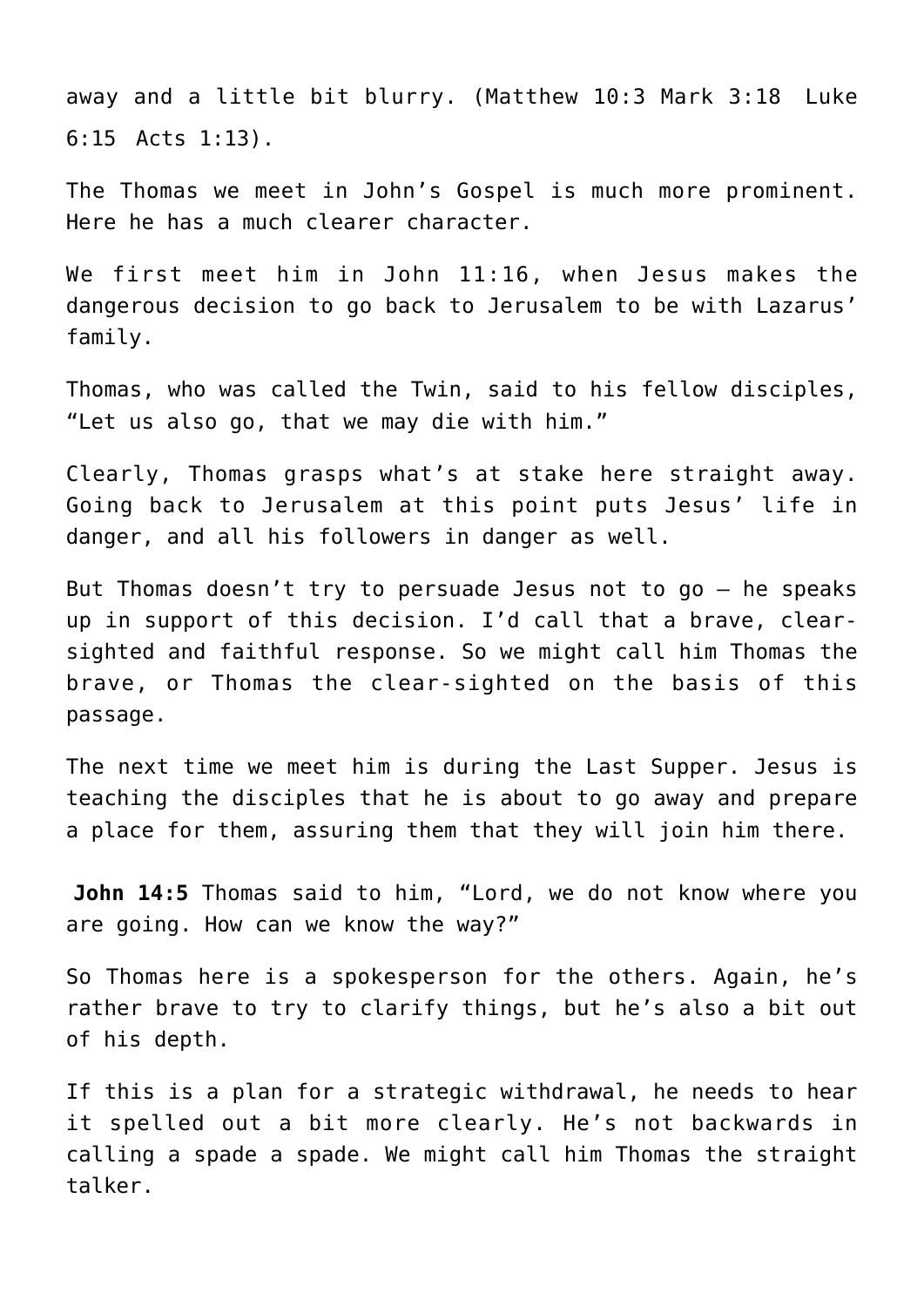The third and final time that we meet Thomas is in our passage today, where he is not going to take anyone's word without proof:

"Unless I see the mark of the nails in his hands, and put my finger in the mark of the nails and my hand in his side, I will not believe."

Thomas is still brave, though in a different way now. He still calls a spade a spade. Here he might be called the patron saint of scientific method: he stipulates that he requires visual and tactile sensory data to draw the same conclusions as his colleagues. Good on him! We might want to drop the nickname doubting Thomas altogether, and instead call him Thomas the proto-scientist!

In the event, of course, when Thomas actually encounters Jesus, he doesn't do so with his scientist's hat on, and subject Jesus to a series of experiments. Jesus invites him to do so, saying "Put your finger here and see my hands. Reach out your hand and put it in my side." But we are not told that Thomas does those things.

Then Jesus says, literally, Do not continue to be unbelieving but believing."

The Greek word for believing – *pistis* – also means trusting. To believe is not a set of prescribed ideas that you sign up to, but a posture of trust. When Jesus says these words, it means 'trust me'.

Trust me. Thomas had trusted Jesus in being willing to come back with him to Jerusalem, maybe to die. He had trusted Jesus enough to ask the question: How can we know the way? He needed to decide to trust Jesus standing before him.

And that's what Thomas did – he entrusted himself to Jesus whom even the ugliest of deaths did not silence – to the Risen Jesus who was still his friend and now clearly more than just